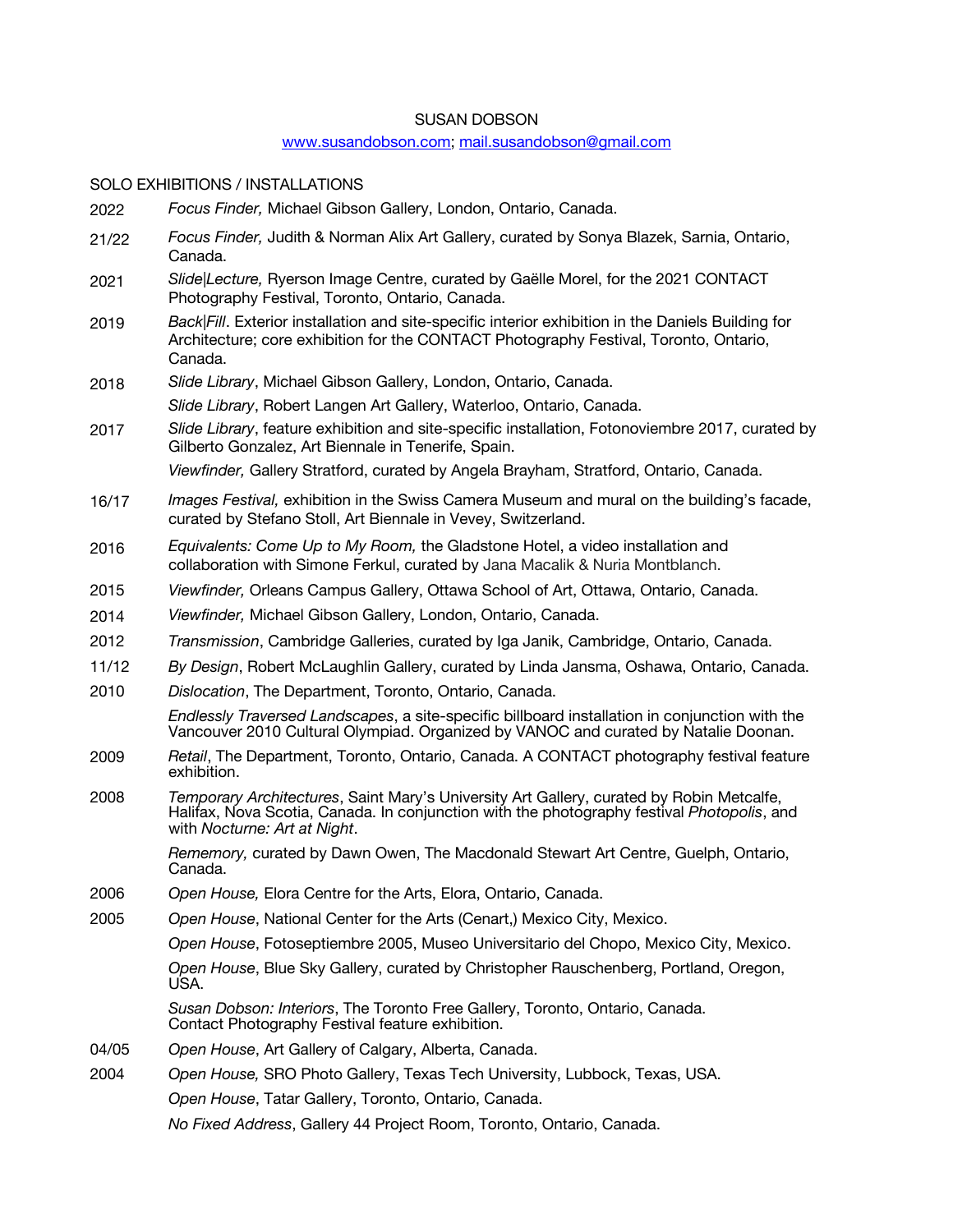- 02/03 *Sprawl*, Centennial Gallery, curated by Marnie Fleming, Oakville, Ontario, Canada.
- 2001 *Natural Law*, Tatar Alexander Gallery, Toronto, Ontario, Canada.
- 2000 *Home Invasion*, Justina Barnicke Gallery, Toronto, Ontario, Canada. *Home Invasion*, Artspace, Peterborough, Ontario, Canada. *Home Invasion*, The Photographers Gallery, Saskatoon, Saskatchewan, Canada. *Vanishing Point*, The Floating Gallery Centre for Photography, Winnipeg, Manitoba, Canada.
- 1999 *Home Invasion*, Struts Gallery, Sackville, New Brunswick, Canada. *Lots 16-23*, The Redhead Gallery Showcase*,* Toronto, Ontario, Canada. *Home Invasion*, Propeller Centre for the Visual Arts, Toronto, Ontario, Canada.
- 1997 *Vanishing Point*, New York State University, Buffalo, New York, USA.

### TWO-PERSON AND GROUP EXHIBITIONS

- 2022 *Chroma IV*, Michael Gibson Gallery, London, ON, Canada.
- 2021 *POP-UP @ SBG 2021 Small scale art fair with Pierre-Francois Ouellette Art Contemporain, Stephen Bulger Gallery, TrepanierBaer and Wil Aballe Art Projects at Stephen Bulger Gallery.*
- 2021 *There and Then,* Oakville Galleries, Oakville, ON, Canada.
- 2021 *On Water,* Michael Gibson Gallery, London, Ontario, Canada.
- 2020 *30 years In Focus Galerie,* group exhibition curated by Burkhard Arnold, Cologne, Germany. *Art Toronto, Toronto International Art Fair,* Toronto, Ontario, Canada.
- 2019 *Rearview Mirror,* Image Foundry, CONTACT Photography festival exhibition, curated by Thom Sokoloski, Toronto, Ontario, Canada.

*Art Toronto, Toronto International Art Fair,* Toronto, Ontario, Canada.

- 17/18 *Downtown/s: Urban Renewal Today for Tomorrow, the 2017 Art Gallery of Windsor Triennial of Contemporary Art,* curated by Jaclyn Meloche, Art Gallery of Windsor, Ontario, Canada.
- 2017 *Art Toronto, Toronto International Art Fair,* Toronto, Ontario, Canada.

*City Landscape: Susan Dobson, Elliott Erwitt, Thomas Hoepker, Peikwen Cheng and Ellen Bornkesel*, In Focus Gallery, Cologne, Germany.

*Text*: *Margot Ariss, Greg Curnoe, Susan Dobson, Gathie Falk, Ufuk Gueray, Jason McLean, Erik Olson and Diana Thorneycroft.* Michael Gibson Gallery, London, Ontario, Canada.

2016 *Dear Life,* Art Gallery of Guelph, curated by Shauna McCabe, Guelph, Ontario, Canada.

*Greatest Hits,* Renann Isaacs Gallery, Guelph, Ontario, Canada.

*A Field Guide to Nowhere*, curated by Amy Friend, Marilyn Walker School of Fine and Performing Arts, Brock University, St. Catherines, Ontario.

*Art Toronto, Toronto International Art Fair,* Toronto, Ontario, Canada (Michael Gibson Gallery and Renann Isaacs Gallery)

*Art Karlsruhe, International Art Fair,* Karlsruhe, Germany.

2015 *Interlude*: *Susan Dobson and Ned Pratt*, Michael Gibson Gallery, London, Ontario, Canada.

*Of Time and Buildings*, exhibition curated by Alison Nordström and Dawn Owen, Art Gallery of Guelph, Guelph, Ontario, Canada.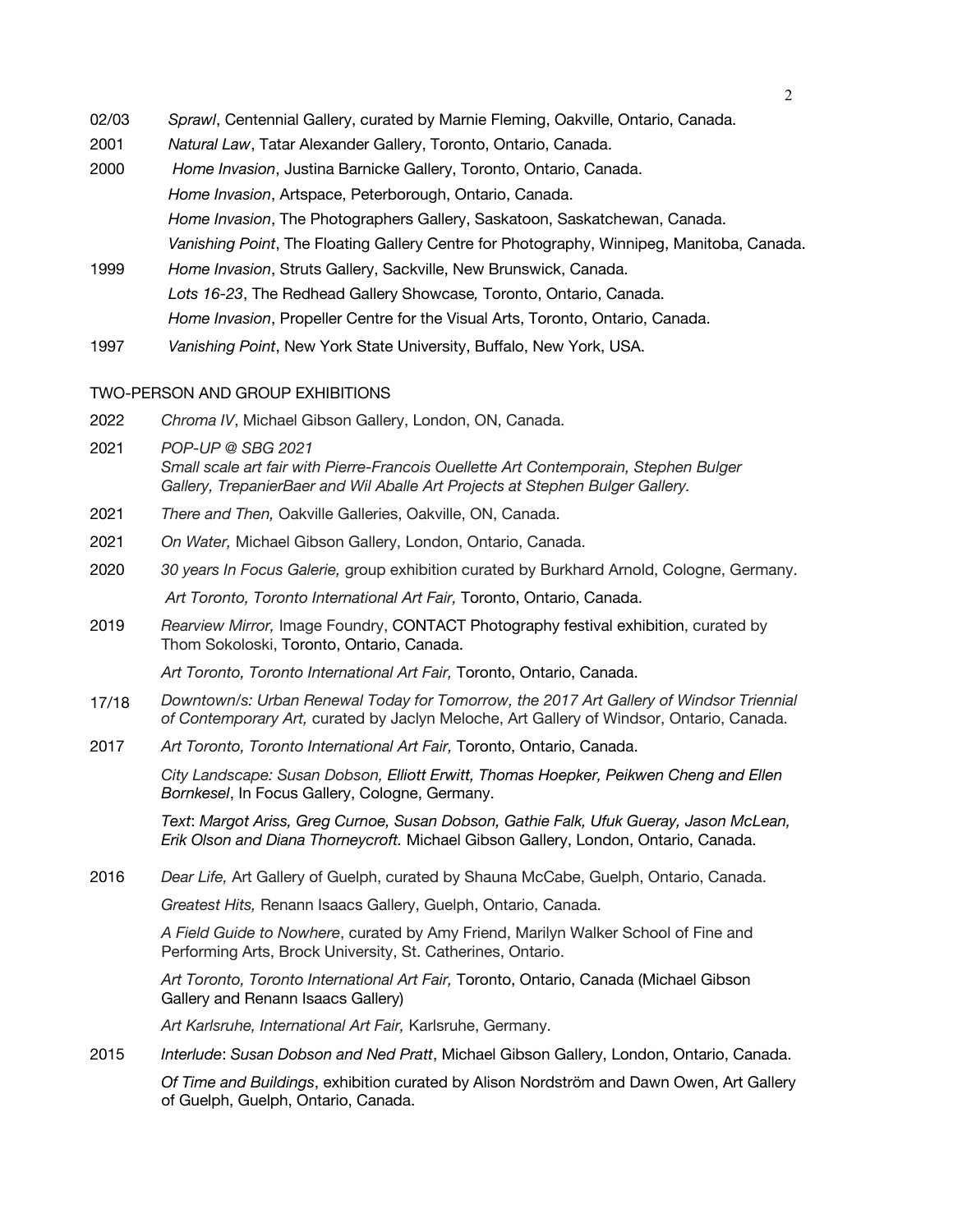*Art Toronto, Toronto International Art Fair,* Booth 802, Toronto, Ontario, Canada (Michael Gibson Gallery)

*Possible Worlds: An Exhibition of Contemporary Art,* curated by Shannon Anderson, Oakville Hospital, Oakville, Ontario, Canada.

*The View From Here,* featuring Susan Dobson, Jason Gowans, Toni Hafkenscheid, Clive Holden, and Joshua Jensen-Nagle, CONTACT photography festival feature exhibition curated by Kendra Ainsworth, Art Gallery of Mississauga, Mississauga, Ontario, Canada.

*Wanda Koop and Susan Dobson*, Michael Gibson Gallery, London, Ontario, Canada.

2014 *Blue Sky,* curated by Julia Dolan, Portland Art Museum, Portland, Oregon, USA.

*Of Time and Buildings*, George Eastman Museum, curated by Alison Nordström, Rochester, New York, USA.

*Art Toronto, Toronto International Art Fair,* Booth 802, Toronto, Ontario, Canada.

*You've Really Got a Hold on Me*, curated by Marnie Fleming, Centennial Gallery, Oakville, Ontario.

2013 *Peopled by the Unknown: Susan Dobson and Matt Macintosh,* Gallery 44, Toronto, Ontario, Canada.

> *Auto-Motive: World from the Windshield,* curated by Marnie Fleming, Centennial Gallery, Oakville, Ontario, Canada.

*Wish you were here: Interventions into landscape*, curated by Jocelyn Purdie, Union Gallery, Queen's University, Kingston, Ontario, Canada.

*Atlántica Colectivas,* Tenerife Espacio de las Artes, Fotonoviembre, Spain.

*Art Toronto,* Booth 802, Toronto, Ontario, Canada.

*Art Fair Cologne,* Cologne, Germany.

*"1"*, Boarding House Gallery, Guelph, Ontario, Canada.

12/13 *Builders: Canadian Biennial 2012*, National Gallery of Canada, curated by Jonathan Shaughnessy, Ottawa, Ontario, Canada.

> *Picturing Immigrants in the Ward,* curated by Sarah Bassnett and Patrick Mahon, City of Toronto Archives, Toronto, Ontario, Canada.

2012 *Uncertain World,* the University of Waterloo Art Gallery, curated by Ivan Jurakic, Waterloo, Ontario, Canada.

> *Constructed View,* curated by Patrick Macaulay, Harbourfront Centre, Toronto, Ontario, Canada.

*Atlántica Colectivas,* part of PHOTONOVIEMBRE 2011, Island Tenerife, Spain.

2011 *Art Fair,* Cologne, Germany.

*Noir,* Renann Isaacs gallery, Guelph, Ontario, Canada.

*Spaces of the City*, The National Gallery of Canada, curated by Andrea Kunard, Ottawa, Ontario, Canada.

*The 5th KWAG Biennial*, The Black and the White: An Allegory of Colour curated by Robert Enright, Kitchener Waterloo Art Gallery, Kitchener, Ontario, Canada.

*American Temples,* curated by Burkhard Arnold, In Focus Gallery, Cologne, Germany.

*Secrets and Lies: Susan Dobson and Arthur Renwick*, curated by Ilse Gassinger, Durham Art Gallery, Ontario, Canada.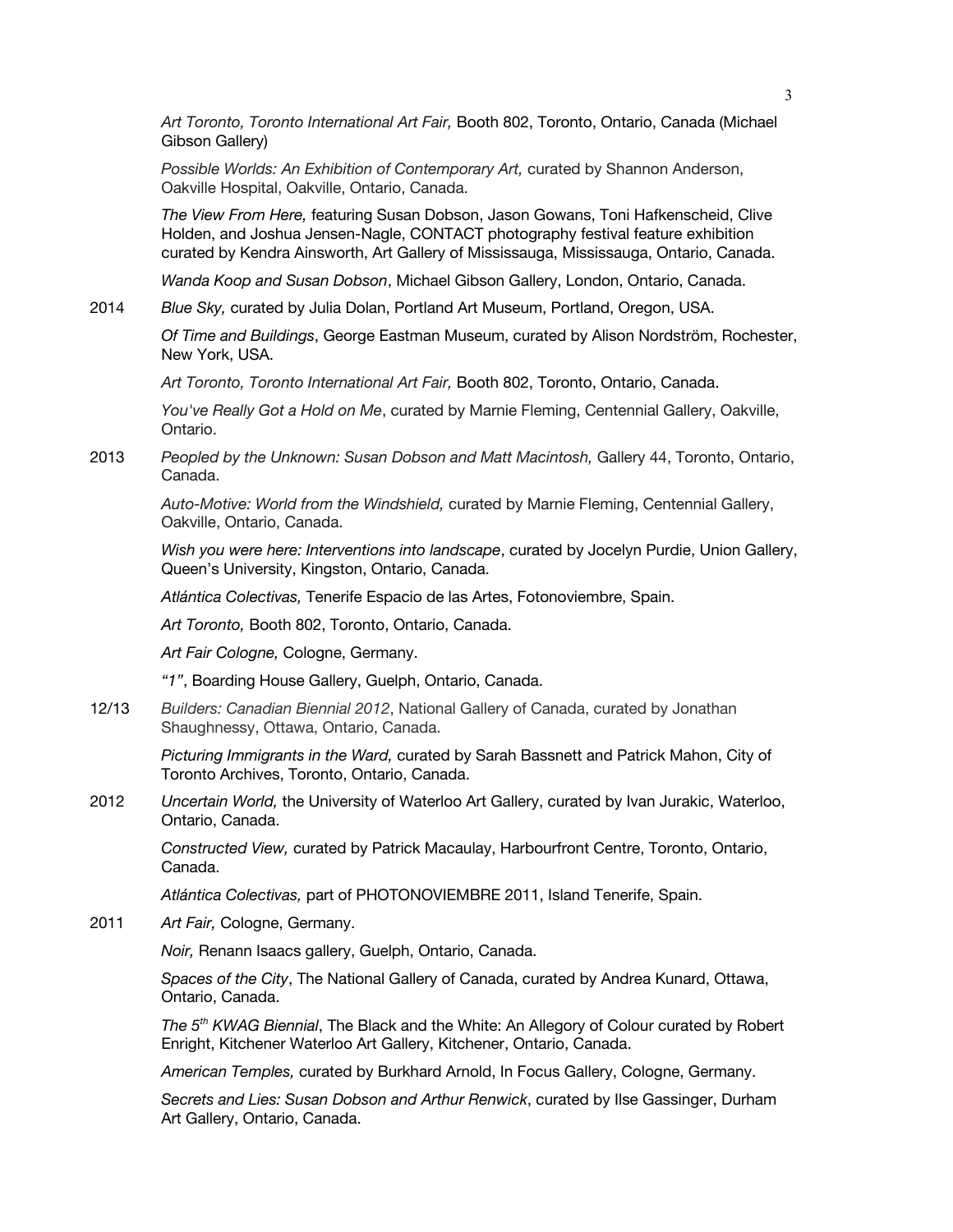*Meghan Fish Contemporary* group exhibition, Halifax, Nova Scotia, Canada.

2010 *Natural. Disaster.* Curated by Jessica Wyman, The McIntosh Gallery, The University of Western Ontario, London, Ontario, Canada.

> *Building a Legacy, Curating a Collection,* curated by Judith Nasby, The Macdonald Stewart Art Centre, Guelph, Ontario, Canada.

09/10 *BEYOND PLACE: Recent Photography Acquisitions*, The Portland Art Museum, Portland, Oregon, USA.

> *Screen 2010 (exhibition #7),* part of CODE and the Vancouver 2010 Cultural Olympiad*.*  Curated by Milena Placentile.

- 2009 *Some Kind of Wonderful: the KWAG Biennial*, curated by Nancy Campbell, Kitchener, Ontario, Canada.
- 2008 *Transactions*, Chongqing Art Museum, Sichuan Fine Art Institute, curated by Feng Bin, Chongqing, China.

*New on the Wall*, Portland Art Museum, Portland, Oregon, USA.

*Is there a there there?* Curated by Marnie Fleming, Oakville Galleries*,* Oakville, Ontario, Canada.

2007 *Re-envisioning Habitat*, curated by Derek J.J. Knight, Oakville Galleries at Centennial Square, Oakville, Ontario, Canada.

*Views,* camerafrontera festival*,* North Bay Area Museum, North Bay, Ontario, Canada.

- 2006 *Addressing Oakville,* curated by Shannon Anderson*,* Oakville Galleries at Centennial Square, Oakville, Ontario, Canada.
- 2005 *Interior Insights,* Royal College of Art, London, England. *Transitive: Toronto Artists in St. Petersburg,* preview at the Kabat Wrobel Gallery, Toronto, ON, Canada.

*Sampler: The 2nd KW/AG Biennial*, curated by Andrew Hunter, the Kitchener-Waterloo Art Gallery, Ontario, Canada.

2004 *Project Toronto,* Toronto Free Gallery, Toronto, Ontario, Canada.

*Affectations*, Hamilton Artists Inc., Hamilton, Ontario, Canada.

*44 Comes To Clarington,* The Visual Arts Centre of Clarington, Bowmanville, Ontario, Canada.

- 2002 *Badlands*, Confederation Centre for the Arts, Charlottetown, Prince Edward Island, Canada. *Guelph 2002*, MacDonald Stewart Art Centre, Guelph, Ontario, Canada.
- 2001 *Suburbia*, Art Gallery of Peel, Brampton, Ontario, Canada.

*Range of Vision*, Tatar Alexander Gallery, Toronto, Ontario, Canada.

*Suburbia: Susan Dobson and Keith Moulding*, Dunlop Art Gallery, Regina, Saskatchewan, Canada.

- 2000 *e/rector/scape,* Harcourt House Gallery, Edmonton, Alberta, Canada. *2000 words*, curated by Gary Michael Dault, TPW, Toronto, Ontario, Canada.
- 1999 *Bitume/Bitumen 99,* an international photography event in Brussels. Presented by VIEW\_FINDER.

*Le Mois de la Photo* - *La Couleur du Confort*, curated by Eléne Tremblay, Montreal, Quebec, Canada. The exhibition toured galleries in the Montreal region in 1999/2000.

1998 *Tall Orders: On The Spiritual In Art,* curated by Gary Michael Dault, The Propeller Center for the Visual Arts, Toronto, Ontario, Canada.

*The 6th Annual Junction Arts Festival*, Toronto, Ontario, Canada.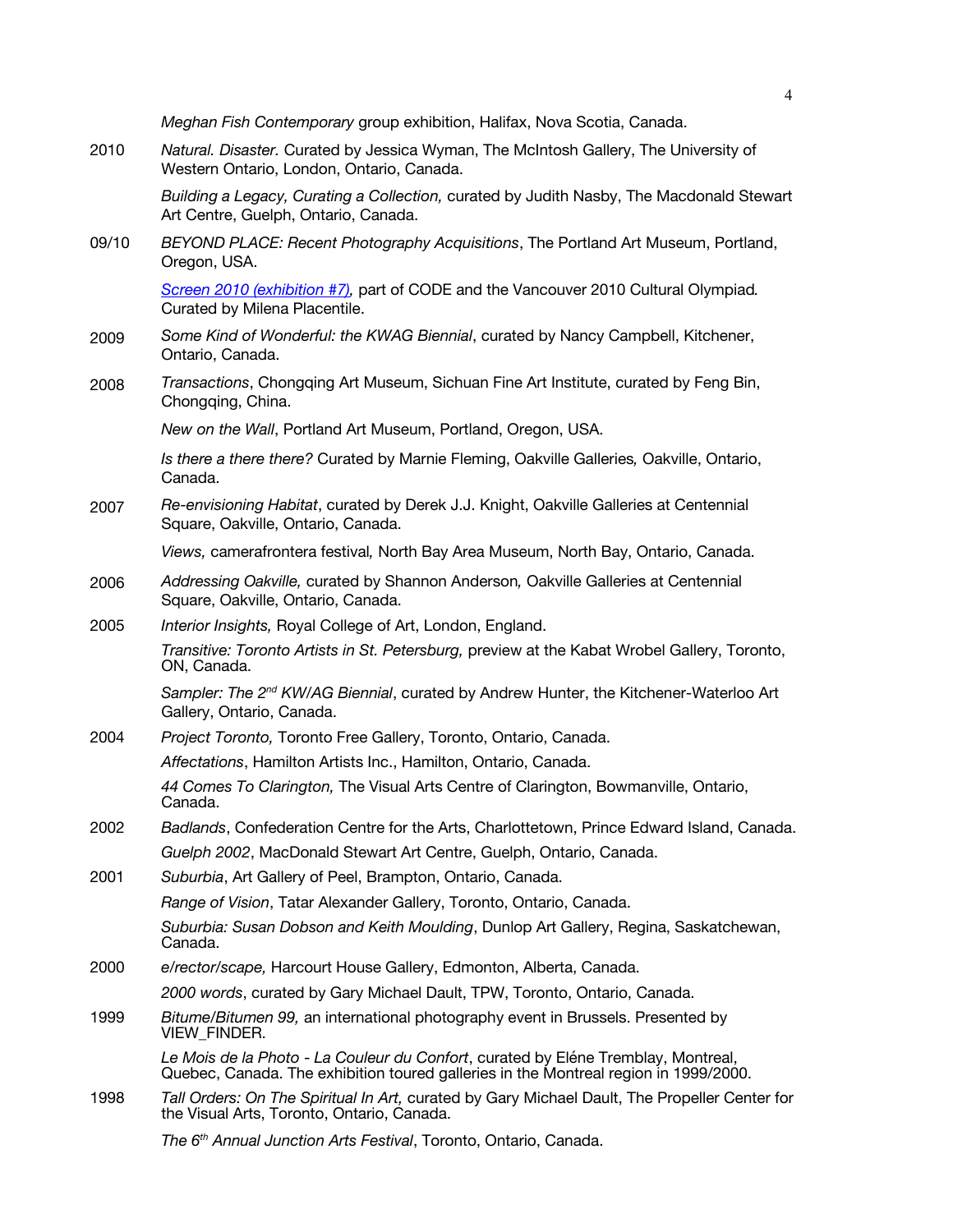- 1997 *Crossing Borders,* Castellani Art Museum, Niagara, New York, USA.
- 1991 *Who We Are,* Art Gallery of Ontario, Toronto, Ontario, Canada.

#### FESTIVAL SCREENINGS

- 2009 *Rememory*, the Contemporary Video Art Screening Series, Gallery Lambton, Sarnia, Ontario.
- 2007 "Flash Flood: International Video Art Festival," Tucson, Arizona.

#### **GRANTS**

- 2022 *Explore and Create Grant,* Canada Council for the Arts.
- 2020 *Established Artist Grant,* Ontario Arts Council.
- 2019 *Explore and Create Grant,* Canada Council for the Arts*. Concept to Realization Grant,* Canada Council for the Arts*.*
- 2016 *Travel Grant,* The Canada Council for the Arts.
- 2015 *Established Artist Grant,* Ontario Arts Council.
- 2011 *SSHRC Research/Creation Grant,* for "The Pictured Past and the Future Perfect: Shifting Tenses in Contemporary Photography."
- 2010 *Grant for Individual Visual Artists*, Mid Career, Ontario Arts Council. *Ontario Arts Council National Residency Grant*, for a creative residency at the Banff Centre. *Chalmers Professional Development Grant,* 2010. *Travel Grant,* The Canada Council for the Arts.
- 2009 *SSHRC General Research Grant,* University of Guelph.
- 2008 *Grant for Individual Visual Artists*, Mid-Career, Ontario Arts Council.
- 2007 *Creation/Production Grant,* The Canada Council for the Arts.
- 2005 *Foreign Affairs Travel Grant.*
	- *Travel Grant,* The Canada Council for the Arts.
- 2003 *Creation/Production Grant,* The Canada Council for the Arts. *Grant for Individual Visual Artists*, Mid Career, Ontario Arts Council.
- 2002 *Artist in the Community Grant*, Ontario Arts Council. *Exhibition Assistance Grant*, Ontario Arts Council.
- 2001 *Creation/Production Grant,* The Canada Council for the Arts. *Exhibition Assistance Grant*, Ontario Arts Council. *Grant for Individual Visual Artists*, Emerging Artist, Ontario Arts Council.
- 2000 *Grant for Individual Visual Artists*, Emerging Artist, Ontario Arts Council.
- 1999 *Travel Grant,* The Canada Council for the Arts. *Exhibition Assistance Grant*, Ontario Arts Council. *Creation/Production Grant,* The Canada Council for the Arts. *Grant for Individual Visual Artists*, Emerging Artist, Ontario Arts Council.
- 1998 *Grant for Individual Visual Artists*, Emerging Artist, Ontario Arts Council.

### AWARDS

- 2020 Public art installation shortlist for Simcoe Street condo development in downtown Toronto.
- 2019 *Scotiabank Photography Award* longlist.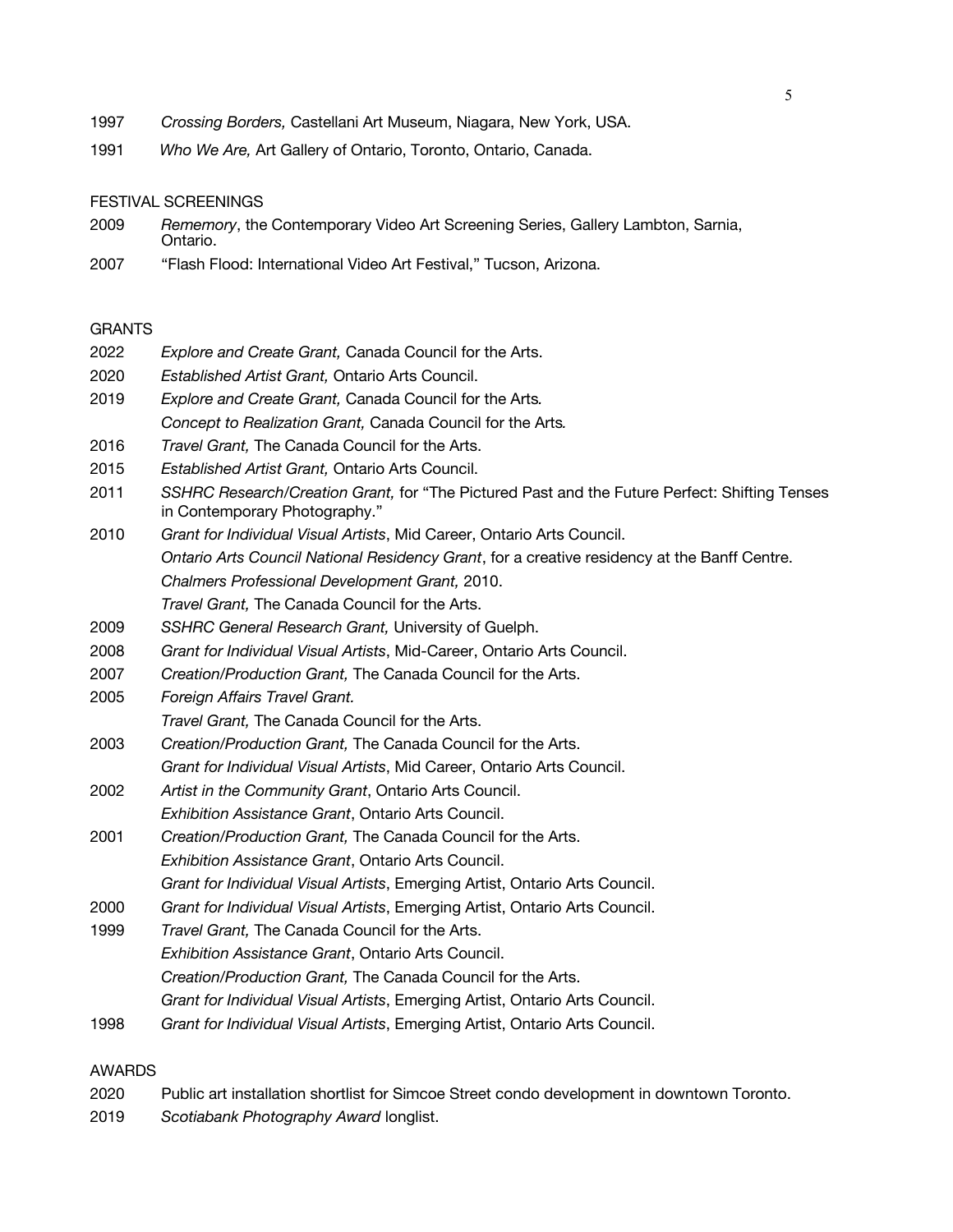Shortlist for a 5-year art project to photograph the City of Toronto's transformation of the Port Lands.

- 2001 *Gold National Magazine Award*. *The Advertising & Design Club of Canada Silver Award,* Category: Photography.
- 1998 *K.M. Hunter Emerging Artist Award for Visual Arts,* Ontario Arts Council.
- 1997 *Best of Show,* Crossing Borders, Castellani Art Museum. *The Margaret Craig Memorial Scholarship*, The University of Guelph. *The Delpha Award*, The University of Guelph.
- 1996 *The Margaret Craig Memorial Scholarship*, The University of Guelph. *Board of Graduate Studies Research Scholarship*, The University of Guelph.
- 1991 *Gold National Magazine Award*.

# BOARDS AND SERVICE WORK

- 2017 Nominator: New Generation Photography Award.
- 2015 Nominator: Scotiabank Photography Award (nominated Suzy Lake).
- 2006- Board of Directors, The Elora Centre for the Arts.
- 2008
- 2002- Board of Directors, Visual Arts Ontario.
- 2004
- 97-01 Oakville Galleries Acquisition Committee.

# ARTIST TALKS/INTERVIEWS

- 2022 *Michael Gibson Gallery,* London, Ontario, Canada.
- 2021 *Ryerson Image Centre*, Toronto, Ontario, Canada*.*
- 2021 *Judith and Norman Alix Art Gallery,* Sarnia, Ontario, Canada.
- 2019 *University of the Arts Bremen*, Bremen, Germany.
- 2018 *Ryerson University*, MFA in Documentary Media Program, Toronto, Ontario, Canada. *Art Gallery of Windsor*, Windsor, Ontario, Canada.
- 2017 *Tenerife Espacio de las Artes,* Santa Cruz, Spain. *Gallery Stratford,* Stratford, Ontario, Canada.
- 2016 *Brock University,* St. Catherine's, Ontario, Canada. *Ryerson University*, Toronto, Ontario, Canada.
- 2015 *Orleans Gallery, Shenkman Arts Centre,* Ottawa, Ontario, Canada. *Art Gallery of Mississauga,* Mississauga, Ontario, Canada.
- 2014 *George Eastman Museum,* Rochester, New York, USA.
- 2014 *Michael Gibson Gallery,* London, Ontario, Canada.
- 2013 *National Gallery of Canada*, Ottawa, Ontario, Canada.
- 2012 Interview for Rogers TV Waterloo Region, Grand River Living, interview by Anandi Carroll-Woolery, produced by Derek Roberts, air dates Feb 20 – Feb 24, 2012. *Cambridge Galleries,* Cambridge, Ontario, Canada.
- 2011 "Artist Susan Dobson speaks about her work in the exhibition, The Black and the White: An Allegory of Colour," http://www.youtube.com/watch?v=ZYF3WXQlQFs.
- 2010 *The Department*, Toronto, Ontario, Canada. *McIntosh Gallery,* London, Ontario, Canada.
- 2008 *St. Mary's University Art Centre,* Halifax, Nova Scotia, Canada.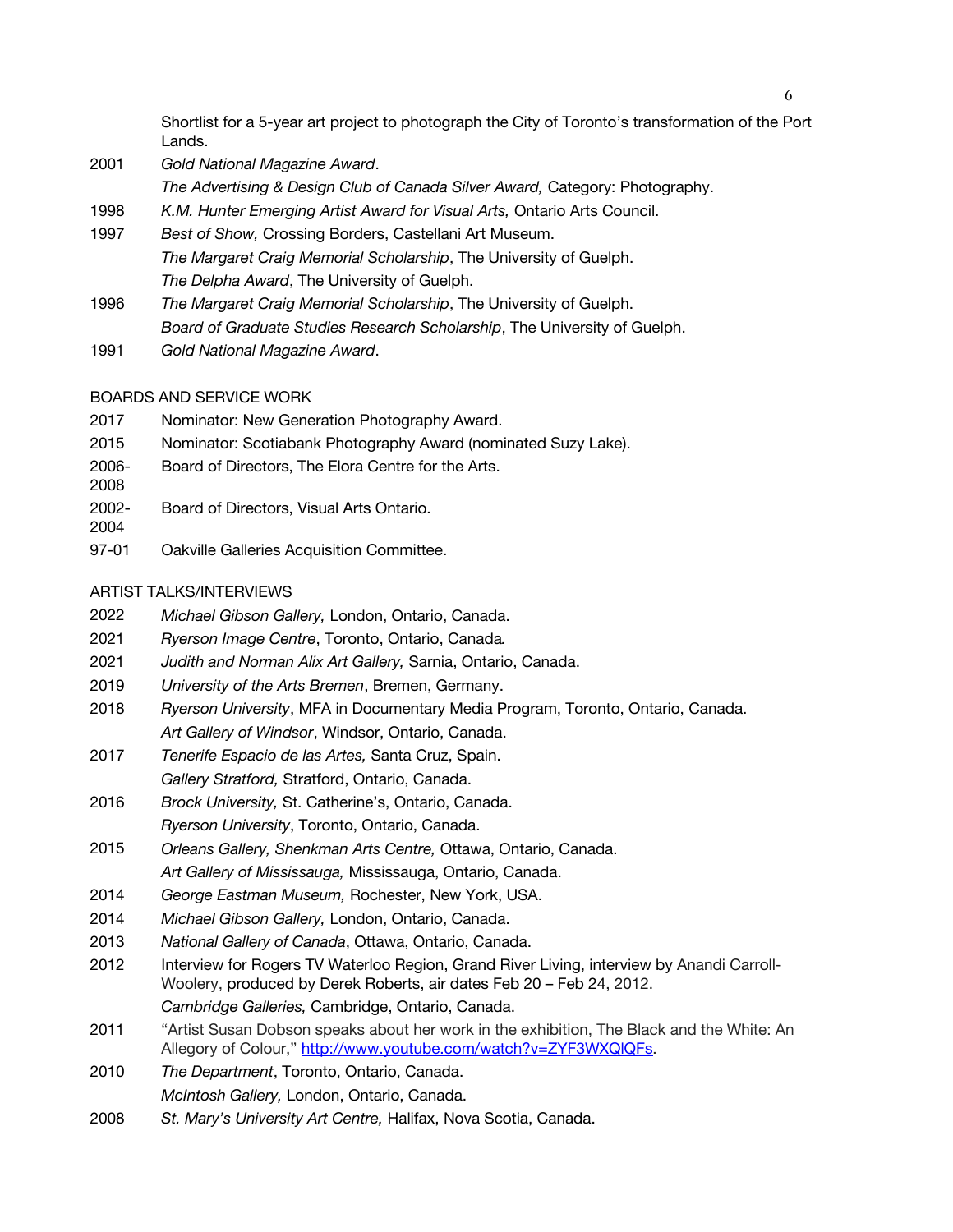- 2006 *Kitchener City Hall*, Kitchener, Ontario, Canada.
- 2005 *Blue Sky Gallery*, Portland, Oregon, USA. *Ontario College of Art and Design*, Toronto, Ontario, Canada. *The Art Gallery of Calgary*, Calgary, Alberta, Canada.
- 2004 *The Clarington Art Centre,* Bowmanville, Ontario, Canada. *Hamilton Artists Inc.,* Hamilton, Ontario, Canada.
- 2003 *Oakville Galleries*, Oakville, Ontario, Canada.
- 2001 *Dunlop Art Gallery,* Regina, Saskatchewan, Canada.
- 2000 *Artspace*, Peterborough, Ontario, Canada. *University of Saskatchewan*, Department of Art and Art History, Saskatoon, Saskatchewan, Canada.
- 1999 *University of Toronto*, Faculty of Architecture, Toronto, Ontario, Canada.
- 1998 *The Canadian Federation of University Women*, Guelph, Ontario, Canada. *Ryerson University*, Toronto, Ontario, Canada.
- 1997 *Ryerson University*, Toronto, Ontario, Canada.

### LECTURES/PANELS

- 2019 "On Slide Libraries and their obsolescence," paper presented for the University Art Association conference panel "Sites of Photographic Knowledge: Archives and Narratives," chaired by Martha Langford and Eduardo Ralickas, Quebec City, Quebec, Canada.
- 2019 CONTACT public installation panel, the Art Gallery of Ontario, Ontario, Canada.
- 2015 Organizer and round table participant, *Time and Temporality* symposium at the Art Gallery of Guelph, Ontario, Canada.
- 2014 Art and Ideas, panel discussion on the work of Eileen McArthur. Renann Isaacs Gallery, Guelph, Canada-Ontario, Canada.
- 2014 Round table discussion with Joyce Lau and Matt Macintosh, in conjunction with the exhibition "Peopled by the Unknown," Gallery 44, Toronto, Ontario, Canada.
- 2013 University Art Association Conference Session Chair, *The Pictured Past and the Future Perfect: In Search of a new Photographic Discourse,* Banff, Alberta, Canada.
- 2007 "Digital mutations and photographic ways of seeing in the portraits of Nancy Burson, Aziz+Cucher, and Loretta Lux," presented at the University Art Association of Canada Conference at the University of Waterloo, Ontario, Canada.
- 2006 "Constructed Fictions: Artifice and Illusion in Photographs of the Suburbs," paper presented at the conference *Espaces Interieurs: Maison et Art*. Barcelona, Spain.
- 2005 "The City and Its Periphery: Searching for Identity in Suburban Sprawl," presented at the conference *Imagen y la ciudad*. Mexico City, Mexico.
- 2003 *Art Means Business*, A Management Training Course for Artists, Nipissing University, North Bay, Ontario, Canada.
- 2002 *Art Means Business*, A Management Training Course for Artists, University of Waterloo, Waterloo, Ontario, Canada.

*The Fine Art of Being a Professional*, A Guide to Career Paths & Ongoing Study, York University, Toronto, Ontario, Canada.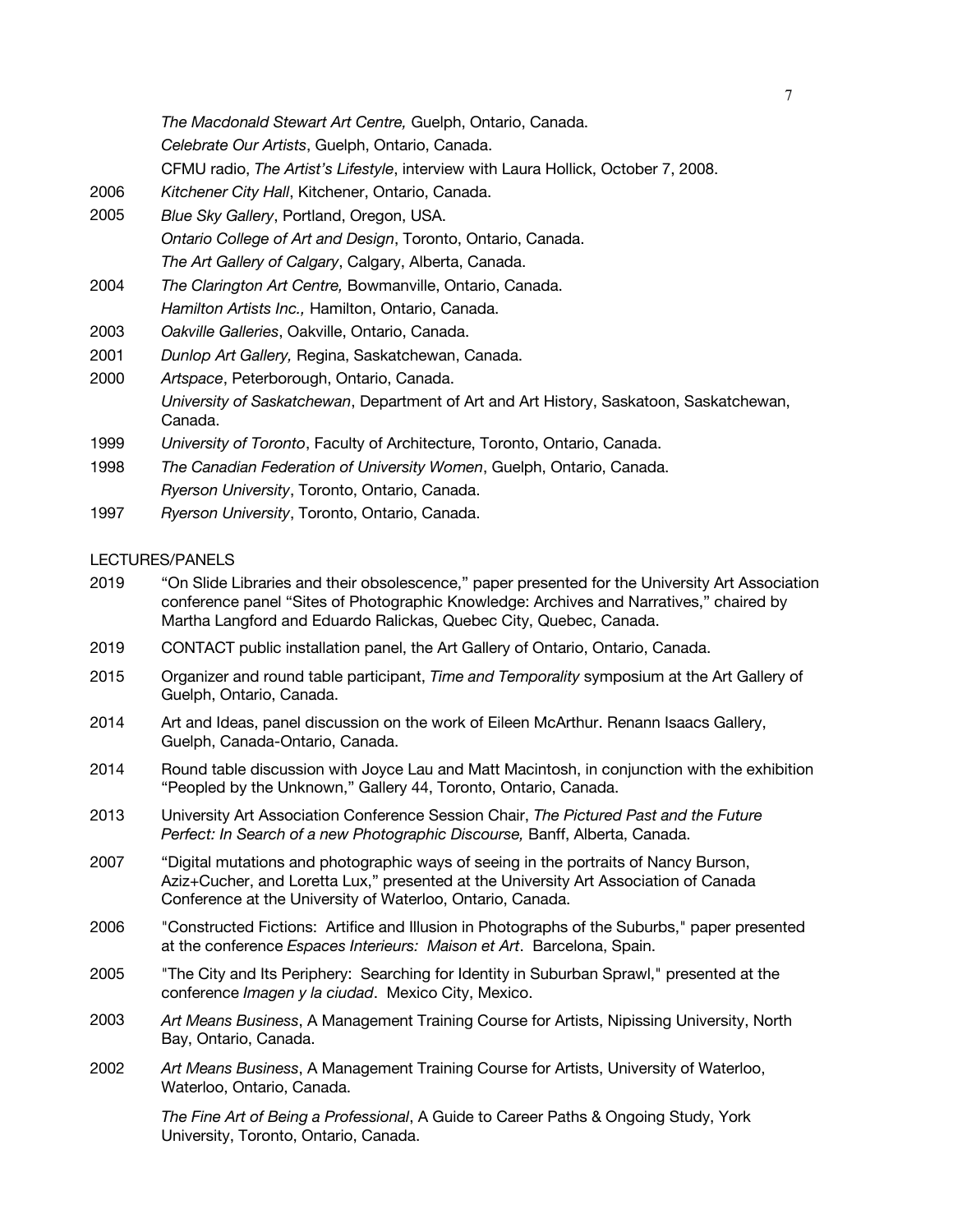### BOOKS

| 2021         | Photograph's Mise en Abyme: Metapictures of Scale in Repurposed Slide Libraries, book<br>chapter by Dr Annebella Pollen in Photography Off the Scale: Technologies and Theories of<br>the Mass Image. Published by Edinburgh University Press (images reproduced; work<br>discussed) |
|--------------|--------------------------------------------------------------------------------------------------------------------------------------------------------------------------------------------------------------------------------------------------------------------------------------|
|              | The Making of a Museum, by Judith Nasby, published by McGill-Queen's University Press<br>(image reproduced).                                                                                                                                                                         |
| 2016         | Sociology of Home, edited by Joseph Moore, Gillian Anderson, and Laura Suski (image<br>reproduction).                                                                                                                                                                                |
| 2006         | Blue Sky 05/06, with forward by Christopher Rauschenberg, Oregon Center for the<br>Photographic Arts (images reproduced).                                                                                                                                                            |
|              | Carte Blanche, a compendium of Canadian Photography, Magenta Ltd. (image reproduced).                                                                                                                                                                                                |
| 2004         | Massive Change, by Bruce Mau, Phaidon Press Ltd. (image reproduced).                                                                                                                                                                                                                 |
|              | Literature and the Writing Process, cover photograph, McMahan, Day, and Funk.                                                                                                                                                                                                        |
| 2003         | The Presence of Excellence, twenty-five years of selections from the National Magazine<br>Awards, profile of work completed for Toronto Life in 1991, published by the National<br>Magazine Awards Foundation. (images reproduced).                                                  |
| <b>FILM</b>  |                                                                                                                                                                                                                                                                                      |
| 2006         | Contributor to the documentary film Radiant City. Produced by Gary Burns and Jim Brown.                                                                                                                                                                                              |
| <b>PRESS</b> |                                                                                                                                                                                                                                                                                      |
| 2021         | The 10 most stunning and startling artworks at Canadian galleries in 2021, by Kate Taylor, The<br>Globe and Mail, Dec 9, 2021.                                                                                                                                                       |
| 2021         | With a heap of thousands of discarded slides, artist Susan Dobson questions the value of analog<br>in a digital age - The Globe and Mail, by Kate Taylor, The Globe and Mail, Oct 7, 2021.                                                                                           |
| 2019         | "Optical illusion sees a Toronto building turned into a back-filled rubble heap," by Betty Wood,<br>The Spaces, May 10, 2019.                                                                                                                                                        |
|              | "Susan Dobson exhibits Back/Fill installation at University of Toronto," Canadian Architect, June<br>2019.                                                                                                                                                                           |
| 2018         | "On the Canvas: Outdated slides given new life by Guelph photographer," London Free Press,<br>by Joe Belanger, May 2, 2018.                                                                                                                                                          |
| 2017         | "Portfolio excerpt: Viewfinder," Harper's, November 2017.                                                                                                                                                                                                                            |
|              | "Slide Library: Susan Dobson," Prefix Photo, Issue 35.                                                                                                                                                                                                                               |
| 2016         | "Portfolio: Susan Dobson," Magenta, Summer/Fall 2016, Volume 7, No 2.                                                                                                                                                                                                                |
|              | A Field Guide to Nowhere, by Bart Gazzola, Magenta Magazine, Spring 2016,                                                                                                                                                                                                            |
| 2015         | "Shifting Tenses: In conversation with Susan Dobson," Interview by Christina Labey, conveyor<br>magazine, The Time Travel Issue, No. 7, Winter 2015.                                                                                                                                 |
|              | "Susan Dobson: Viewfinder," Ballarat International Foto Biennale magazine, Australia.                                                                                                                                                                                                |
|              | "Winter Group Show: Wanda Koop and Susan Dobson," by Megan Crosbie,<br>https://vas4448.wordpress.com/2015/03/13/michael-gibson-gallery-winter-group-show-wanda-<br>koop-susan-dobson-by-megan-crosbie/                                                                               |
| 0011         | "I also with layers of biotoms on display" by Joe Polenaer. The Landen Ereo Press, June 0                                                                                                                                                                                            |

2014 *"*Lakes with layers of history on display", by Joe Belanger, *The London Free Press*, June 9, 2014.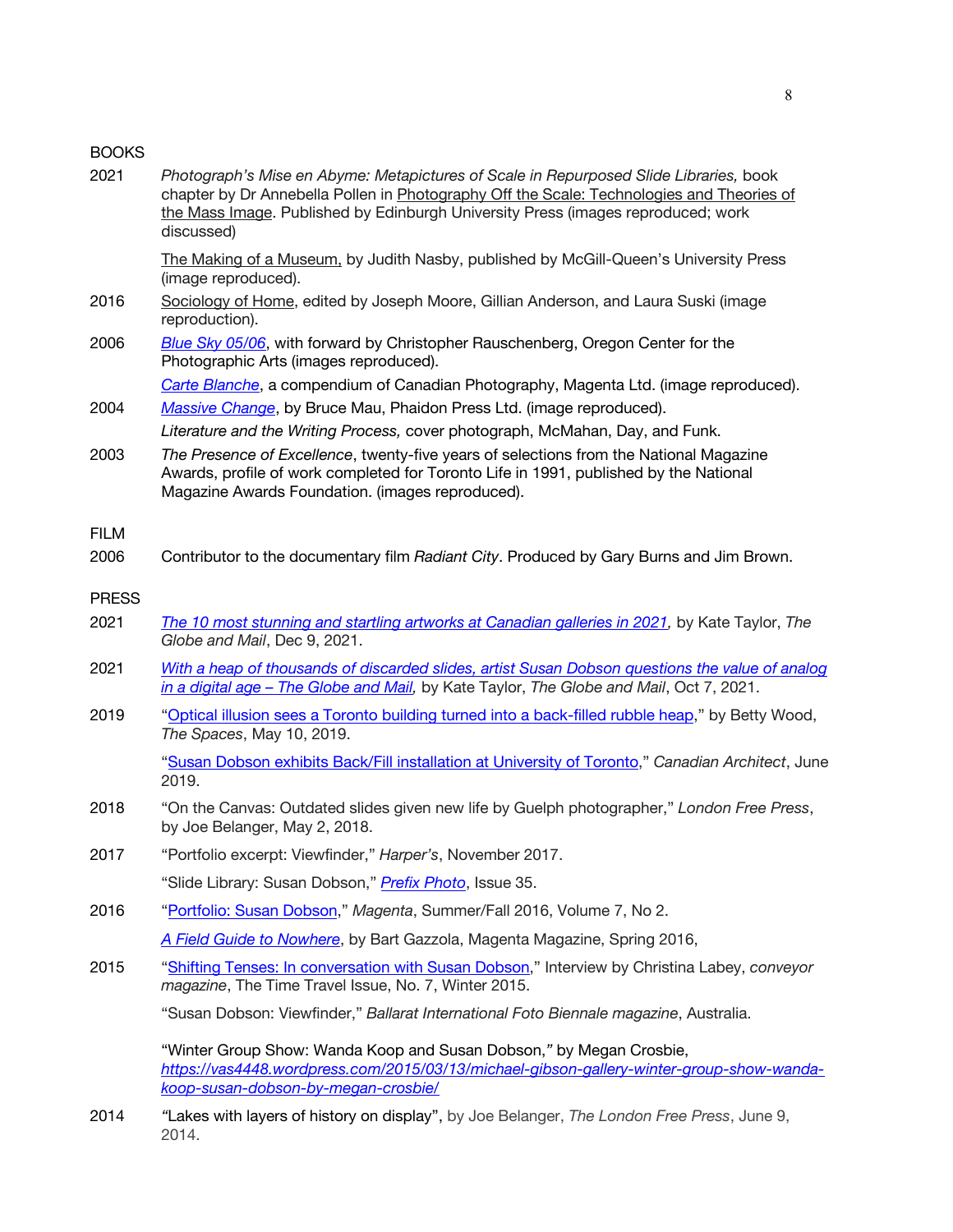"Perception of people and place: Of Time and Buildings," by Rebecca Rafferty, *Rochester City Newspaper*, May 07, 2014.

*"*Susan Dobson's Abandoned Buildings Are Timeless Reminders That It All Turns to Dust," by Sara Barnes, March 14, 2014, www.beautifuldecay.com

2013 "Artist behind the haunting sense of an ending series," Petapixel magazine. Nov 6, 2013.

*"*Canadian Biennial Aims To Build Different Vision Of National Art," by Leah Sandals in *Canadian Art online edition*, posted November 1, 2012.

"A blunder in the blueprint," *The Telegraph Journal*, by Paul Gessell, Saturday, November 3, 2012 S5.

*Framing Emotional Geographies Through a Car's Lens,* by Rea McNamara, Blouin Artinfo, August 8, 2013.

2012 "Susan Dobson: *By Design*," *Prefix Photo*, Volume 13, No.1, 2012.

"Susan Dobson: Moonrise," *Hamilton Arts and Letters*, Issue five, Spring/Summer 2012.

"Susan Dobson: Retail," article by Anna Cox, *Hamilton Arts and Letters*, Issue five, Spring/Summer 2012.

"In conversation with Susan Dobson," interview with Marianne Pointner, *The Ontarion*, Thursday, Feb 2<sup>,</sup> 2012.

2011 "Anxious Desires: The Photography of Susan Dobson," interview with Robert Enright, *Border Crossings*, issue no. 119, 2011.

"KWAG Biennial: Monochrome Mavericks," by David Balzer, *Canadian Art Online*, June 9, 2011.

"Susan Dobson at The Robert McLaughlin Gallery**,"** *Akimblog* review by Gil McElroy, Dec 6, 2011, "Susan Dobson: Dislocation," by Gary Michael Dault, *Ciel Variable*, Issue 87, Jan – May 2011.

.2010 "Closing their eyes to reach into the past," by Natalie Osborne, *The Guelph Mercury*, July 12, 2010.

"Susan Dobson at the Department," by Matthew Purvis, *blog TO*, 2010.

"On the Canvas," by Kathy Rumleski, *The London Free Press,* Mar 3, 2010.

"Olympian effort on display in B.C.," *The Guelph Tribune*, Feb 4, 2010.

"Mind open, eyes closed," *University of Guelph Research Magazine*, Volume XXV Number 1, Winter 2010.

2009 "Susan Dobson at the DepARTment*," Akimblog* posted by Terence Dick, May 28, 2009.

"CONTACT Report: Typologies of Nowhere*,"* by Derek Flack, *blog TO,* May 3, 2009.

"Some Kind of Wonderful," by Robert Reid, *The Record*, July 23, 2009.

"Constructive Criticism," by Isa Tousignant, *enRoute* magazine, May 2009.

"I am a Camera," article by Lori Bona Hunt, *At Guelph*, February 11, 2009.

"Rememory: Artist brings memories into the present," cover story on the rememory exhibition by Lori Bona Hunt, The *Portico* magazine, Winter 2009.

2008 "Rememory," profile of rememory exhibition, *Ascent* magazine, issue 40, 2008.

"You finished with your eyes?" exhibition publication by Macdonald Stewart Art Centre. Essay by Dawn Owen.

"Photopolis and Nocturne: Where Darkrooms Meet White Nights," *Canadian Art Online Edition*, Oct 2008.

"Is there a there there?" exhibition publication by Oakville Galleries. Essay by Marnie Fleming.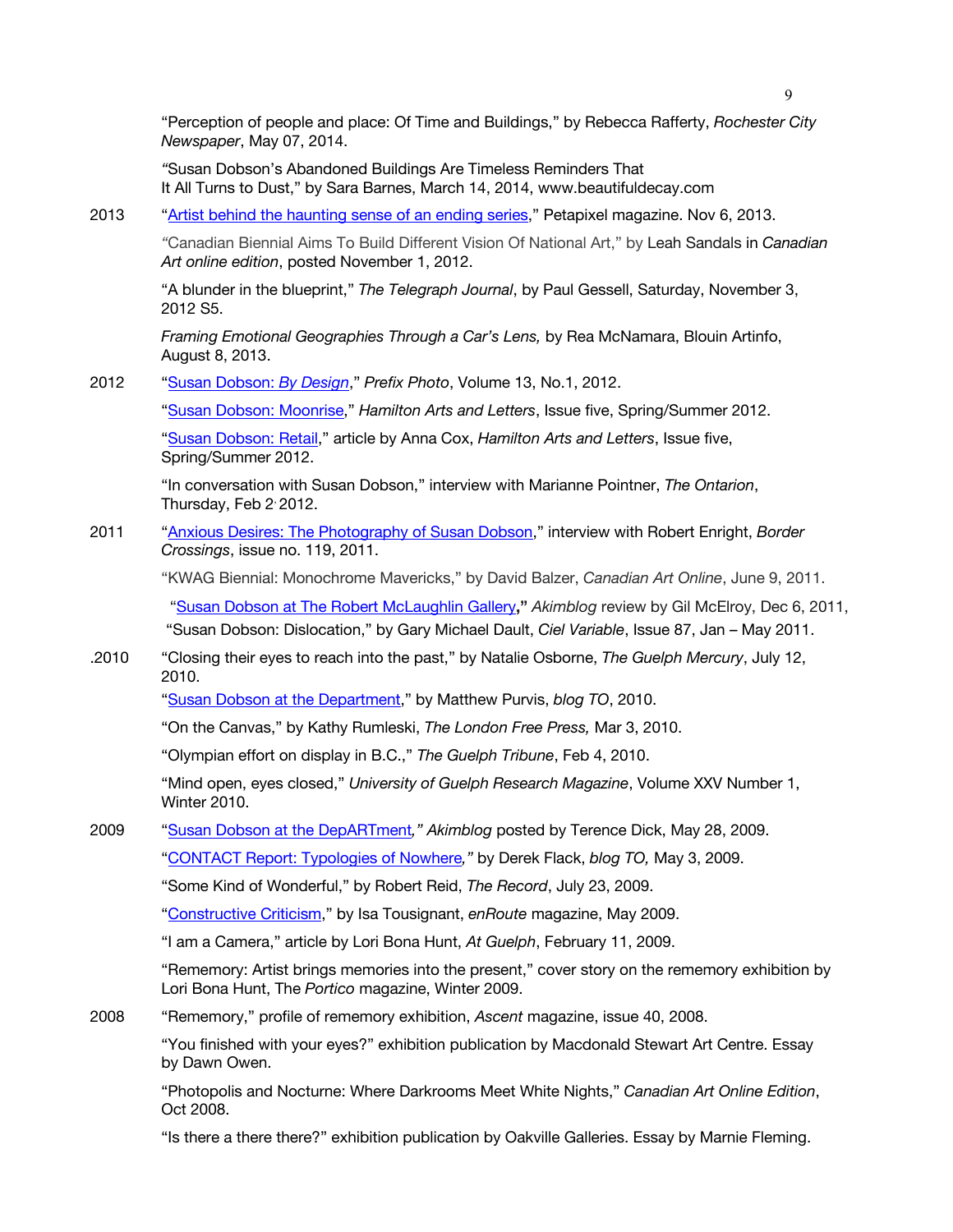"Susan Dobson: Rememory," review by Emma Renda, *ECHO*, Sep 25 – Oct 1, 2008. Akimbo blog: Nocturne: Art at Night. Posted by Sue Carter Flinn, November 18<sup>th</sup>, 2008. *"*Temporary Architectures," review by Mike Landry, *Things of Desire*, art blogzine. Oct 16 – Oct 23, 2008. *"*New exhibition probes memory, time, experience," *The Guelph Tribune*, Friday, Sep 19, 2008. "Photographic Memory," article by Duncan Day-Myron, *The Ontarion*, Vol.157, Issue 10, 2008. 2007 "Re-Envisioning Habitat," exhibition essay by Derek J.J. Knight for Oakville Galleries, 2007. "Art exhibit examines clash between culture and nature," review by Krissie Rutherford, *The Oakville Beaver*, Friday, Feb 2, 2007. 2006 "Individuality is hanging on the walls," article by Sarah McGoldrick, *News Express*, May 2006. "Artists provide unique perspectives of Oakville," review by Krissie Rutherford, *The Oakville Beaver*, Friday, Feb. 3, 2006. 2005 "Spatial Portraits," article by Laura Hollick, *Canadian Interiors*, Sep/Oct 2005. "Llevan su moda al Chopo," review in *EL UNIVERSAL*, 21-PF (cm<sup>2</sup>:1395), Sep 2005. "Inauguraron en el Chopo 6 Muestras, en el Marco de Fotoseptiembre," review in *EXCELSIOR*, 2-B (113 cm<sup>2</sup>), Sep 2005. "Llueven fotos en el Chopo," REFORMA, 39-PF (264 cm<sup>2</sup>), Sep, 2005. "The Lure of Verisimilitude," article by Dot Tuer, *Contact Magazine*, May 2005. "Super Snooper: Photographer Susan Dobson peeks into private spaces," review by Wes LaFortune, FFWD Weekly, January 13, 2005. 2004 "Projected Changes," article by Geoff Girvitz, *Saturday Night*, September 2004. "It's What's Inside That Counts," article by Samantha Grice, *The National Post*, January 8, 2004. "The Portrait of Our Material Selves," review by Laura Hollick, *The View*, Vol. 10 No. 23, Jun 3-9, 2004. "Beauty in routine," review by Thomas Hirschmann, *NOW*, Volume 23, No. 31, Apr 1-7, 2004. "A peeping Tom invades suburbia," review by Gary Michael Dault, *The Globe and Mail*, Jan 31, 2004. "Suburbia reveals its colourful secrets," article by Peter Goddard, *The Toronto Star*, Jan 31, 2004. 2003 "Susan Dobson: Home Invasion," *on/site review*, Issue 10, 2003. "No Fixed Address," photo essay by Susan Dobson, *CBC Radio 3 Online Magazine*, Volume 2, Issue 8, Oct 24, 2003. "Home Truths", photo essay by Susan Dobson, *CBC Radio 3 Online Magazine*, Volume I, Issue 16, March 14-20, 2003. "35 Morningview Drive," article by Bobbi Thandi, *The Green Banana*, Summer, 2003. "Bad Lands: The Outsiderism of Susan Dobson, Ray Mortenson, and Jaclyn Shoub", article by Shauna McCabe, *BlackFlash*, Vol. 21.1, 2003. 2002 "A Real Estate Bubble?" photograph reproduced from the series 'Home Invasion.' *Maclean's*, Sep 30, 2002. "Sprawl puts suburbia in focus: Photographic exhibit study with a message", review by Elaine Hujer, *The Hamilton Spectator*, Dec 13, 2002.

"Photographer takes aim at the suburbs in Sprawl," *The Oakville Beaver*, Nov 15, 2002.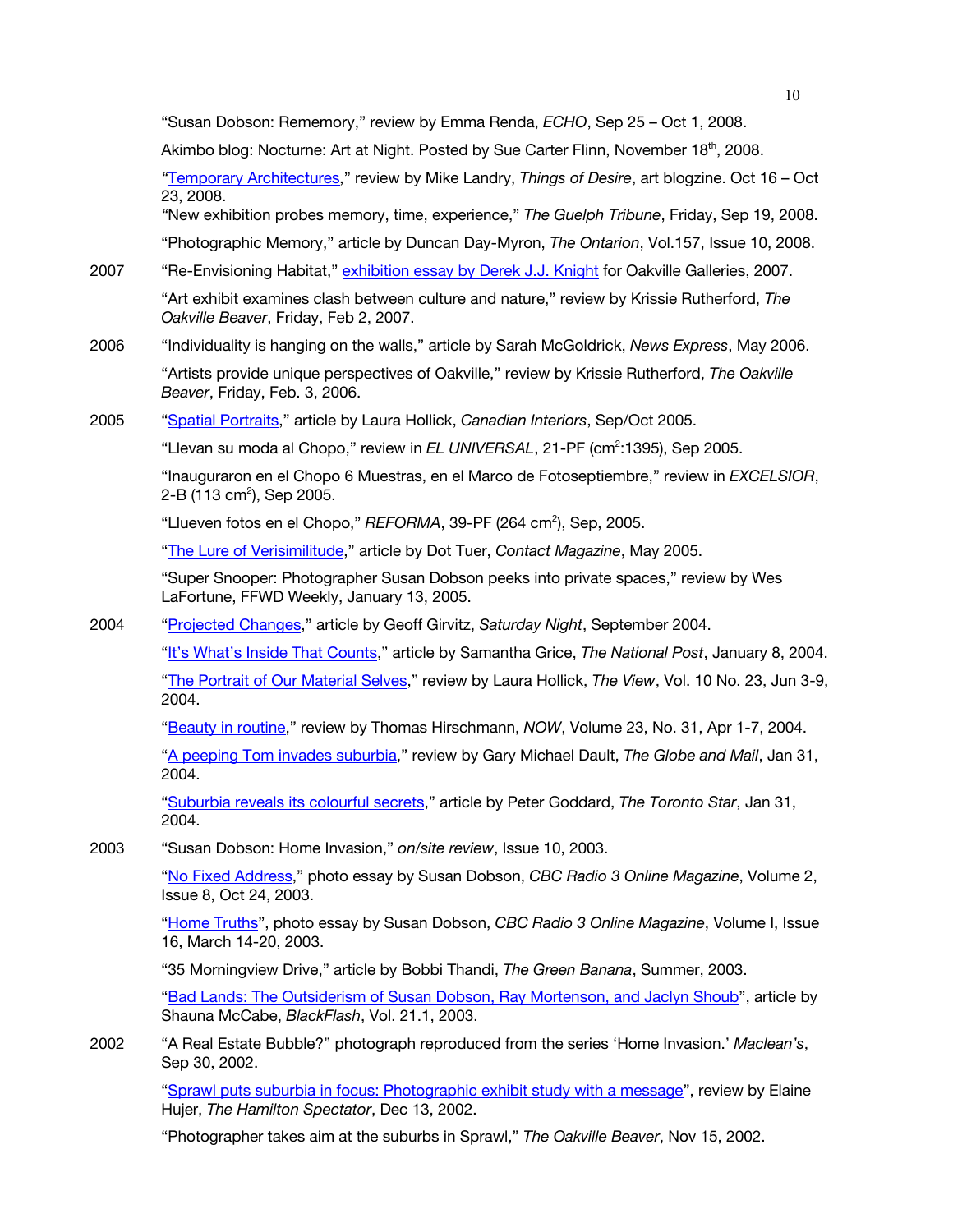"Photographer documents life in Oakville," review by Craig MacBride, *The Oakville Beaver*, 2002.

2001 "Postcards from the edge," photo essay by Susan Dobson, *Toronto Life*, May 2001.

"Susan Dobson at Tatar Alexander", review by Gary Michael Dault, Gallery Going, *The Globe and Mail*, September 29, 2001.

e/rector/scape," review by Kerry Mogg, *FUSE,* Volume 23, Number 3, 2001.

2000 "Urban landscape," review by Charles Mandel, The Edmonton Journal, August 4, 2000.

"Art imitates gentrification," review by Gilbert A. Bouchard, SEE Magazine, August 3 - 9, 2000.

"e/rector/scape," review by Maureen Fenniak, Vue Weekly, August 3 - 9, 2000.

"When there is no Limit to Spirit. Tall Orders: On the Spiritual in Art," review by Rozena Maart, FUSE, Volume 22, Number 4, 2000.

"le mois de la photo à montréal," review by Bill Kouwenhoven, photo metro, Volume 18, Issue 157, 2000.

1999 "Le Document Photographique: Logique de la Séduction," review by Christine Desrochers, ETC Montreal, No. 48, 1999.

"Le Mois de la Photo," review by Marie-France Bisson, Le Devoir, Sept 5, 1999.

"Le Mois de la Photo Arrêt Sur Image," review by Nicolas Mavrikakis, VOIR, Sept 15, 1999.

"The world turned into a picture," review by Henry Lehmann, The Montreal Gazette, Sept 18, 1999.

"Chroniques du banal," review by Bernard LaMarche, Le Devoir, Sept 26, 1999.

"Disturbingly Suburban", review by Gobi Kim, Azure, Sept/Oct 1999.

"Staking out Troubled Terrain", review by Gary Michael Dault, Gallery Going, The Globe and Mail, July 10, 1999.

## PUBLISHED WRITING

- 2007 Essay titled "Constructed Illusions: Photography of Suburban Interiors," published in *Espais Interiors Casa I Art.* University of Barcelona Press, Barcelona, 2007. Salsa, Teresa-M. and Rosa Maria, ed.
- 2000 "Corporeal Art," article published in *function,* Volume 3, 2000.
- 1996 "The End of R+D in the Art World," article published in *MIX,* Volume 22.2, 1996.

## CATALOGUES AND PUBLICATIONS

- 2021 *CONTACT 2021,* online publication for the CONTACT photography festival, with a text on the exhibition Slide|Lecture by Alison Nordström.
- 2020 *In Focus Galerie: 30 Jahre,* catalogue published by In Focus Gallery. Essay by Hans-Michael Koetzle, Cologne, Germany*.*
- 2019 *CONTACT 2019*, catalogue for the CONTACT photography festival, with a text on Back/Fill by co-curators Laura Miller and Bonnie Rubenstein.
- 2018 *Susan Dobson: Slide Library,* catalogue published by Michael Gibson Gallery. Essay by Alison Nordström.

*Downtown/s: Urban Renewal Today for Tomorrow, the 2017 Art Gallery of Windsor Triennial of Contemporary Art,* catalogue published by the Art Gallery of Windsor. Essay by Jaclyn Meloche.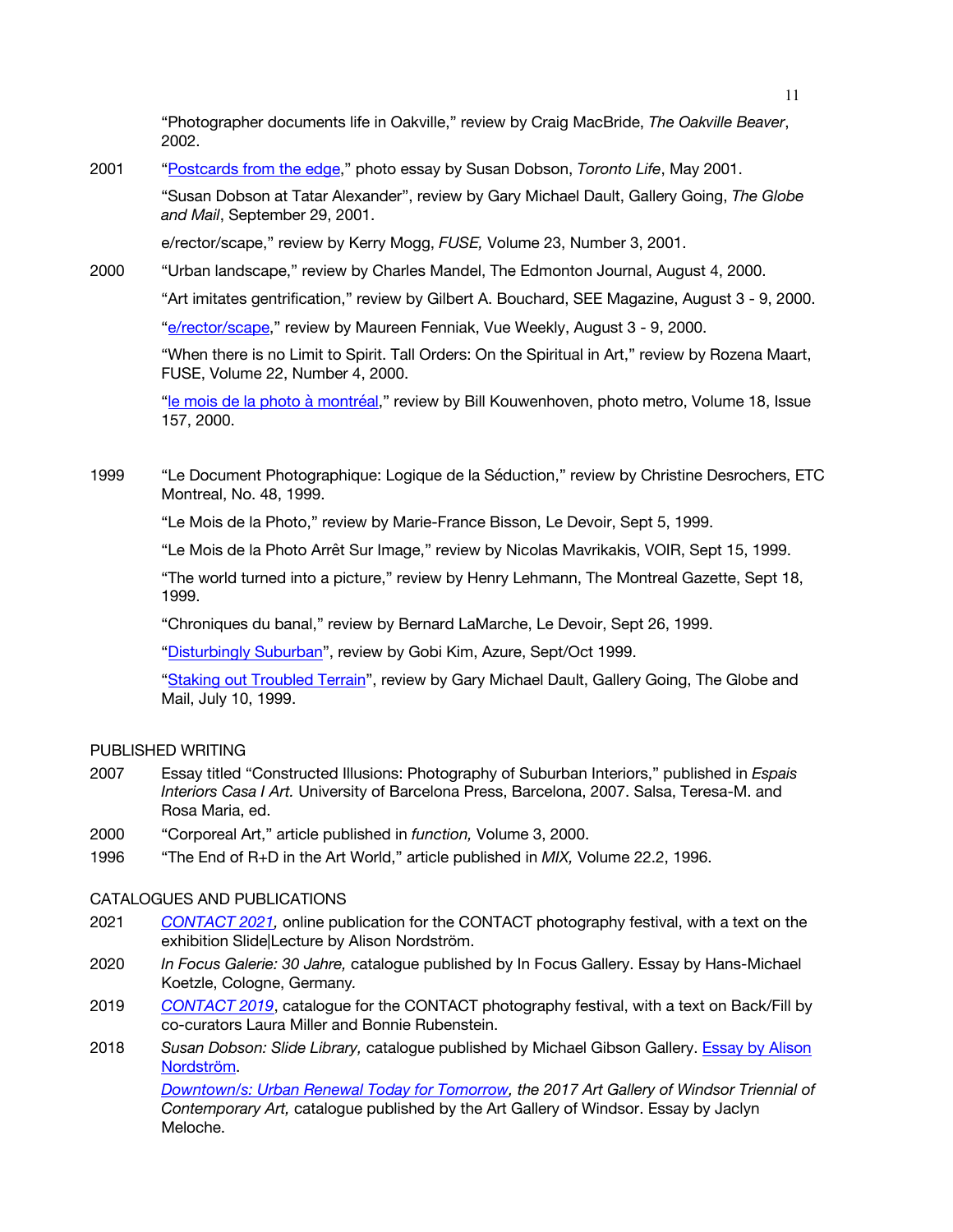- 2017 *Fotonoviembre 2017*, catalogue for the Bienal Internacional de Fotografia de Tenerife, curated by Gilberto Gonzales.
- 2016 *Images Festival 2016,* catalogue for the Art Biennale in Vevey, Switzerland, curated by Stefano Stoll.
- 2015 *Of Time and Buildings,* catalogue published by the Art Gallery of Guelph. Introduction by Alison Nordström.
- 2014 *Susan Dobson: Viewfinder,* catalogue published by Michael Gibson Gallery. Essay by Amish **Morell**

*Blue Sky*, catalogue published by the Portland Museum, Portland, Oregon. Essays by Julia Dolan, Ph.D., the Museum's Minor White Curator of Photography, and Todd J. Tubutis, Executive Director of Blue Sky Gallery.

*Susan Dobson: Open House*, monograph published by Blue Sky publishing, Portland, Oregon, USA. Essay by Shannon Anderson.

*Susan Dobson and Matt Macintosh: Peopled by the Unknown*, Gallery 44 exhibition pamphlet. Essay by Francisco Fernando Granados.

- 2013 *FN11: FOTONOVIEMBRE* 2013, XI Bienal Internacional de Fotografia de Tenerife. *AUTO-MOTIVE: World from the Windshield, online publication by Oakville Galleries.* Essay by curator Marnie Fleming.
- 2012 *Builders,* catalogue published by the National Gallery of Canada. Essays by Jonathan Shaughnessy, Heather Anderson, Andrea Kunard, Christine Lalonde, Ann Thomas.
- 2011 *Shifting Tenses,* published by the Robert McLaughlin Gallery and by Cambridge Galleries. Essays by Linda Jansma and Iga Janik.
- 2010 *Natural. Disaster. Catalogue,* published by the McIntosh Gallery. Essay by Jessica Wyman. *Vancouver 2010 Cultural Olympiad catalogue* published by VANOC. Essay by Natalie Doonan.
- 2009 *Some Kind of Wonderful: The 4th KW/AG Biennial,* published by the Kitchener-Waterloo Art Gallery.
- 2008 *Temporary Architectures,* published by St. Mary's University Art Gallery. Essay by Robin Metcalfe.

*CONTACT 2008,* published by the CONTACT photography festival.

*Rememory,* published by the Macdonald Stewart Art Centre. Essay by Dawn Owen.

*Transactions,* published online by the Chongqing Art Museum, Sichuan Fine Art Institute, Chongqing, China.

- 2007 *Flashflood*, published online by the International Video Art Festival. *Camerafrontera 2007*, published by White Water Gallery.
- 2006 *Fotoseptiembre 2005*, published by Centro de la Imagen, Mexico City, Mexico. *Blue Sky*, published by Blue Sky Gallery, Portland, Oregon, USA.
- 2004 *Affectations*, published by Hamilton Artists Inc. *44 at Clarington*, published by the Clarington Art Centre.
- 2002 *Guelph Artists 2002*, published by the Macdonald Stewart Art Centre. *Suburbia*: *Susan Dobson and Keith Moulding*, published by the Dunlop Art Gallery. Essay by Helen Marzolf.

*Susan Dobson — Sprawl*, an exhibition pamphlet published by the Oakville Galleries. Essay by Marnie Fleming.

- 2001 *Suburbia*, published by the Art Gallery of Peel. Essay by David Somers.
- 2000 *2000 Words,* published by the Toronto Photographers Workshop. *Home Invasion,* exhibition pamphlet by Artspace.
- 1999 *Le souci du document: le mois de la photo à Montréal, 1999,* published by Vox, centre de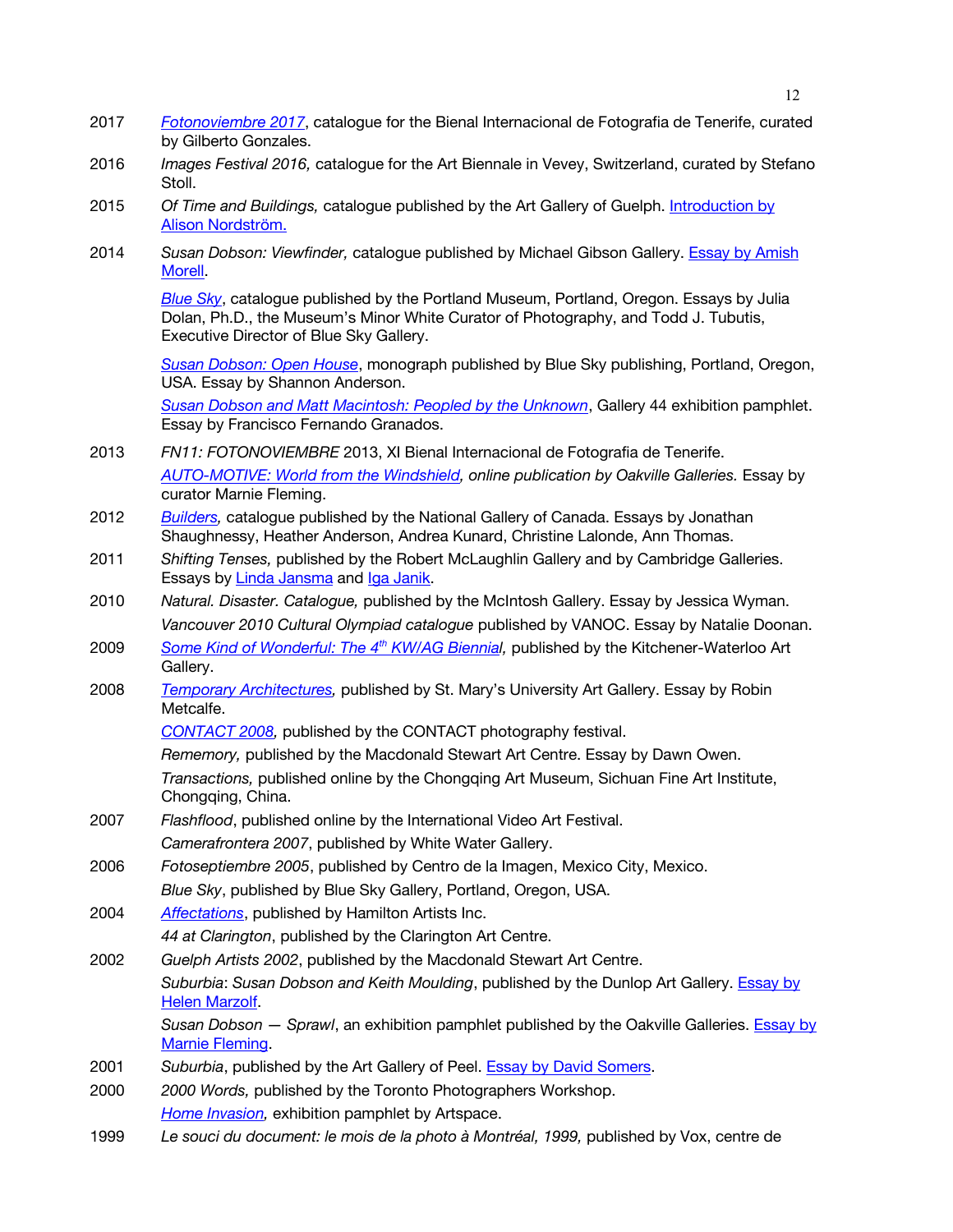diffusion de la photographie. Catalogue essay by Élène Tremblay.

1987 *Del Bello Gallery International Miniature Art Exhibition*, published by the Del Bello Gallery.

### **COLLECTIONS**

**Accenture** Art Gallery of Windsor Art Gallery of Guelph BMO Financial Group Frommer Lawrence, Haug, New York Lerners LLP McKenzie Lake Lawyers LLP Oakville Galleries Oakville Hospital Portland Art Museum Scotiabank State Street Trust Company Swiss Museum of Photography TD Bank Tenerife Espacio de las Artes, Spain The Toronto Archives The National Gallery of Canada McIntosh Gallery Private Collections

## OTHER PROFESSIONAL ACTIVITIES

- 2020 Juror, Canada Council for the Arts.
- 2019 External examiner, MFA thesis defence, NSCAD University.
- 2018 External guest critic, MFA Program in Documentary Media, Ryerson University, Toronto, Ontario, Canada.
- 2015 Portfolio reviewer, Art Gallery of Mississauga CONTACT portfolio reviews, Ontario, Canada.
- 2012 Juror, Burlington Art Centre Photography Guild, Burlington, Ontario, Canada.
- 2012 Juror, Centennial CVI Art Show, Guelph, Ontario, Canada.
- 2010 Juror, Nuit Blanche, the all-night art exhibition at the Guelph Jazz Festival, Ontario, Canada.
- 08/16 Juror, Insights Art Competition, Wellington County Museum, Ontario, Canada.
- 2002 Oakville Urban Design Award commission for the Town of Oakville's Urban Planning Department.
- 1999 Curriculum Consultant and Researcher for Ron Shuebrook, Vice President Academic, The Ontario College of Art & Design, Toronto, Ontario, Canada.
- 2007 Juror, Hart House Camera Club Competition, University of Toronto, Ontario, Canada.
- 2003 Juror, Hart House Camera Club Competition Juror, University of Toronto, Ontario, Canada.
- 1999 Juror, Hart House Camera Club Competition Juror, University of Toronto, Ontario, Canada.
- 87/88 Art Direction, Toronto Theatre Magazine.

## EDUCATION

- 1997 MFA, University of Guelph.
- 1988 Bachelor of Applied Arts, Ryerson University.